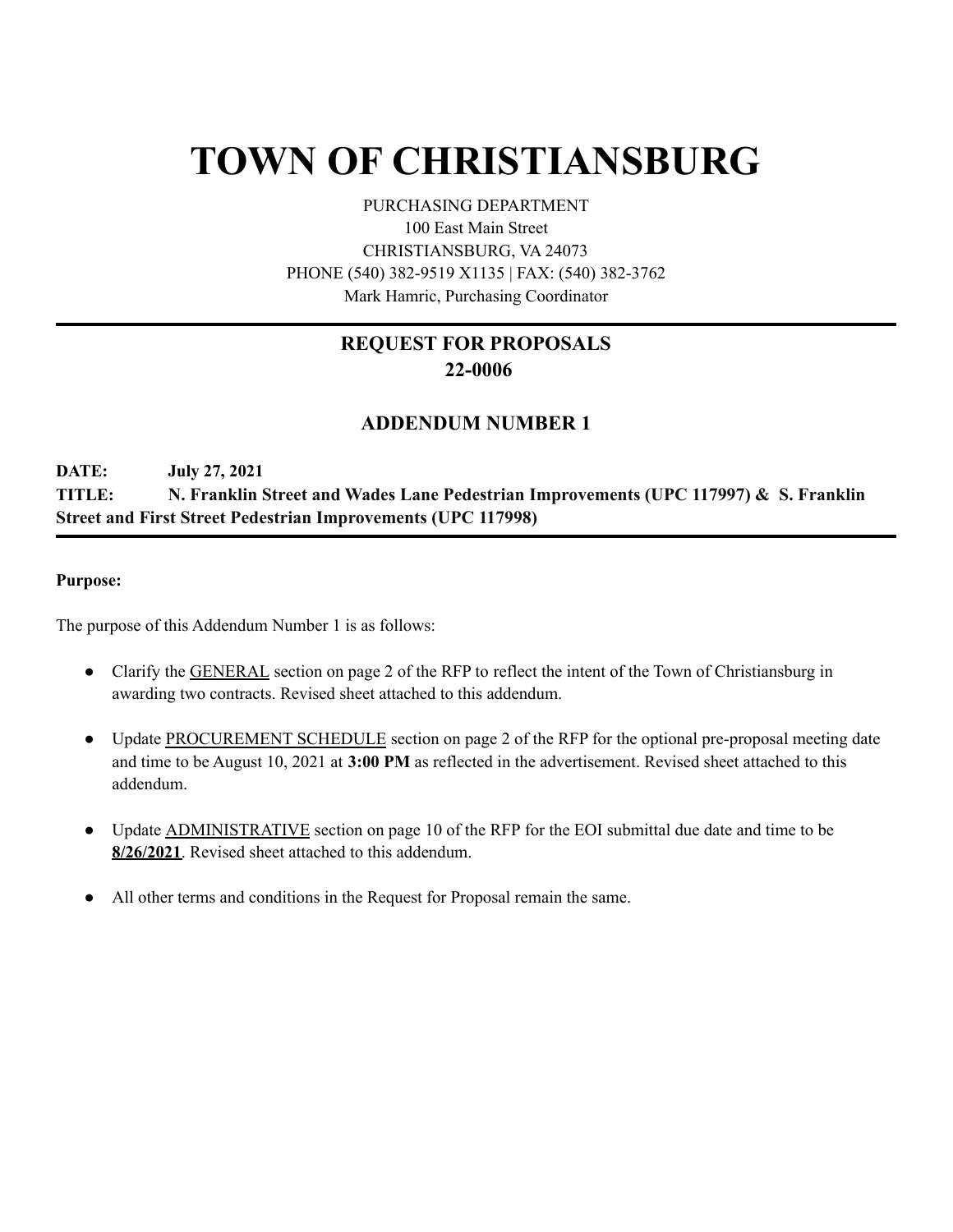#### GENERAL

The **Town of Christiansburg** is seeking expressions of interest from consulting engineering firms who wish to be considered to provide professional engineering services for:

**N. Franklin Street and Wades Lane Pedestrian Improvements:** The project includes pedestrian activated crosswalk signals, for the crossing of N. Franklin St., a minor arterial on the pedestrian route from a residential and school neighborhood to a dining, shopping, and recreational area.

#### **The estimated project cost is: \$209,716**

**S. Franklin Street and First Street Pedestrian Improvements:** The project includes pedestrian activated crosswalk signals for the crossing of South Franklin Street at First Street. South Franklin Street is a major collector on the pedestrian route from a residential neighborhood to the downtown district.

#### **The estimated project cost is: \$203,292**

The **Town of Christiansburg** anticipates awarding multiple contracts to more than one, but not to exceed two qualified prime consultant **may award contracts to one or more qualified prime consultant** firms as a result of this Request for Proposal. The contracts will be negotiated and awarded in accordance with the procedure set forth in the current Manual for the Procurement & Management of Professional Services at the time of advertisement.

The **Town of Christiansburg** reserves the right to accept or reject any or all proposals received as a result of this request, to negotiate with any qualified firm or to modify or cancel in part or in its entirety the Request for Proposal if it is in the best interest of the **Town of Christiansburg** to do so. This Request does not commit the **Town of Christiansburg** to provide any payment for costs associated with the preparation of proposals submitted in response to this Request for Proposal.

The **Town of Christiansburg** reserves the right to alter the project delivery method at any time during the contract period. The **Town of Christiansburg** will notify the consultant of such decision, revise the scope of services and respective man-hours. The change will be implemented utilizing an additional task order or supplemental agreement based on the contract type.

#### PROCUREMENT SCHEDULE

- Optional Pre-Proposal Conference August 10, 2021 at  $2:00 \text{ PM}$  3:00 PM
- RFP Questions Due August 18, 2021 at 5:00 PM
- Expression of Interest Due Date and Time –August 26, 2021 at 3:00 PM
- Short List Posted on the Town Website NLT September 9, 2021
- Interviews/Technical Presentations NLT September 30, 2021
- Final Consultant Selection NLT October 7, 2021
- Selected Consultant Pre-Award Documents Due NLT October 14, 2021
- Completed Negotiations Agreement Due NLT November 18, 2021
- Consultant Contract Signed NLT November 25, 2021

The optional pre-proposal conference will be held in the Administration Conference Room at the Christiansburg Town Hall located at 100 East Main St., Christiansburg, VA 24073. If you would like to join the pre-proposal conference virtually, please contact [sholtzscheiter@christiansburg.org](mailto:sholtzscheiter@christiansburg.org) to receive an invitation to the meeting.